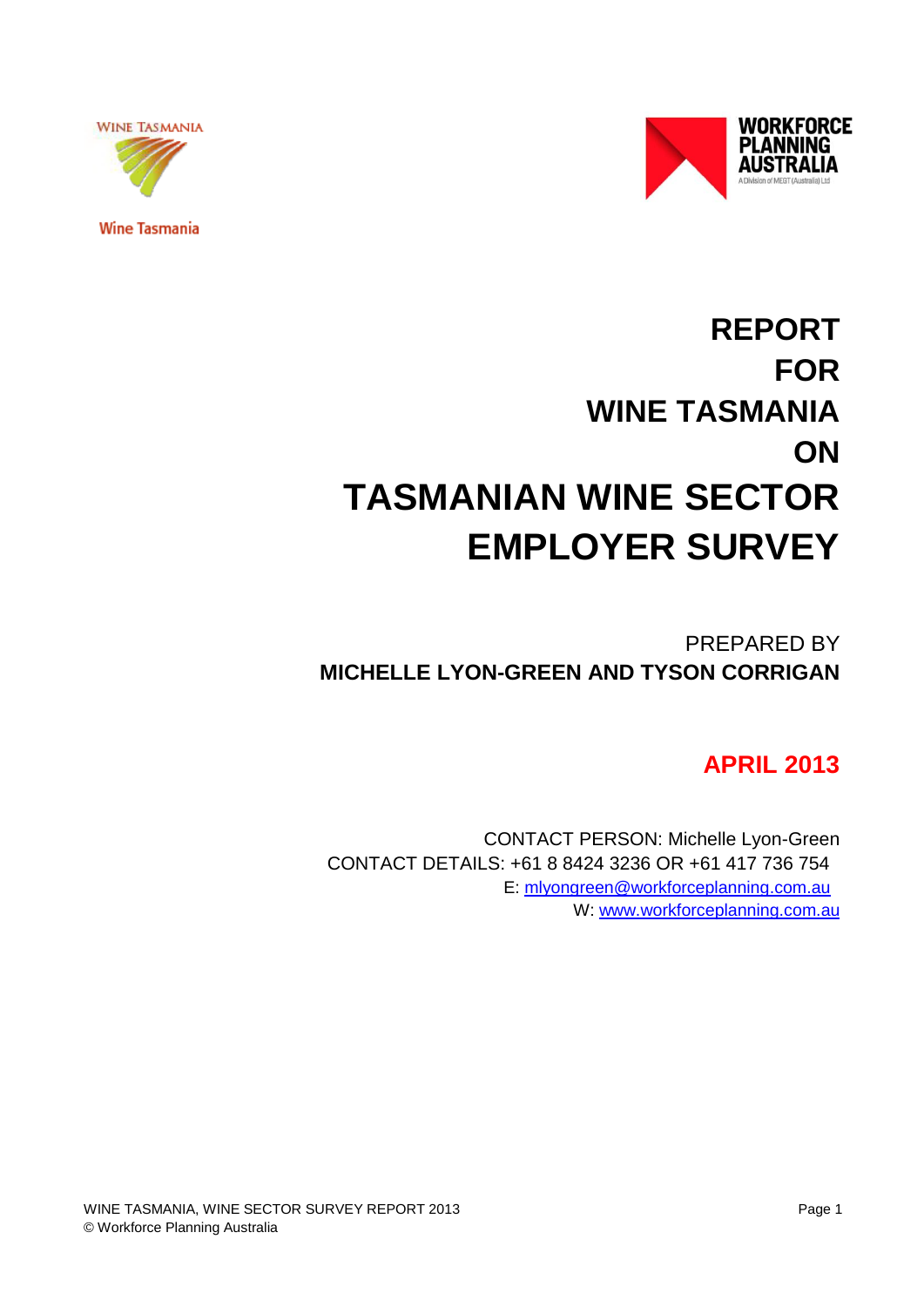#### Contents

| $1_{-}$        |               |  |
|----------------|---------------|--|
| 2.             |               |  |
|                | 2.1           |  |
|                | 2.2           |  |
|                | 2.3<br>2.4    |  |
|                | 2.5           |  |
| 3.             |               |  |
|                | 3.1           |  |
|                | 3.2           |  |
|                | 3.3           |  |
|                | 3.4           |  |
| 4 <sub>1</sub> |               |  |
|                | 4.1           |  |
|                | 4.2           |  |
|                | 4.3           |  |
| 5.             |               |  |
|                | $\mathbf 1$ . |  |
| 2.             |               |  |
| 3.             |               |  |
| 4.             |               |  |
| 5.             |               |  |
| 6.             |               |  |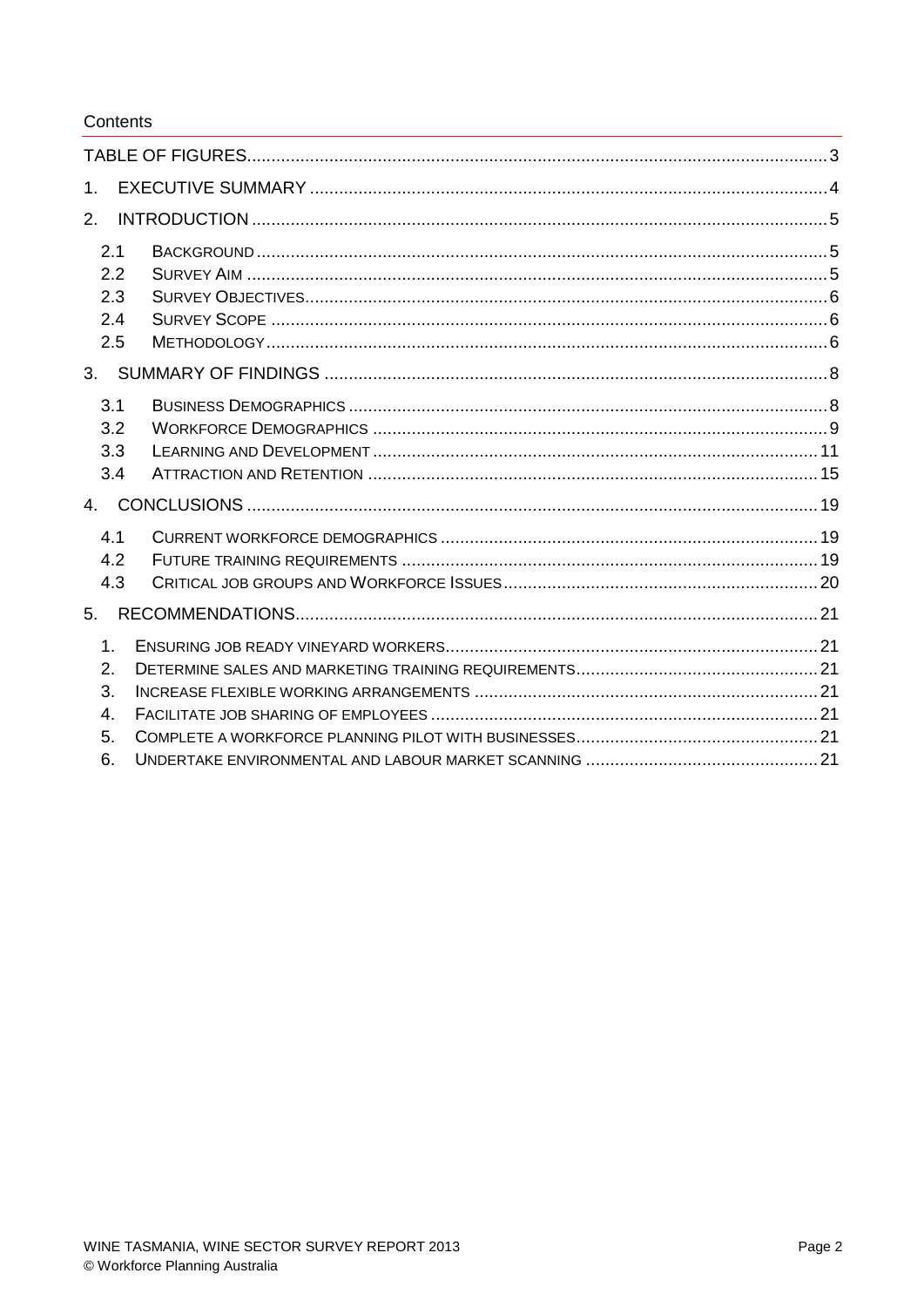# <span id="page-2-0"></span>**Table of Figures**

| Figure 3 Q 13. Total number of employees by Qualification Type (survey respondents)  12 |  |
|-----------------------------------------------------------------------------------------|--|
|                                                                                         |  |
|                                                                                         |  |
| Figure 6 Q 26. Likelihood of hard-to-fill job groups changing over the next 5 years 15  |  |
| Figure 7 Q 29. Retention challenges faced by Tasmanian Wine Industry Employers 18       |  |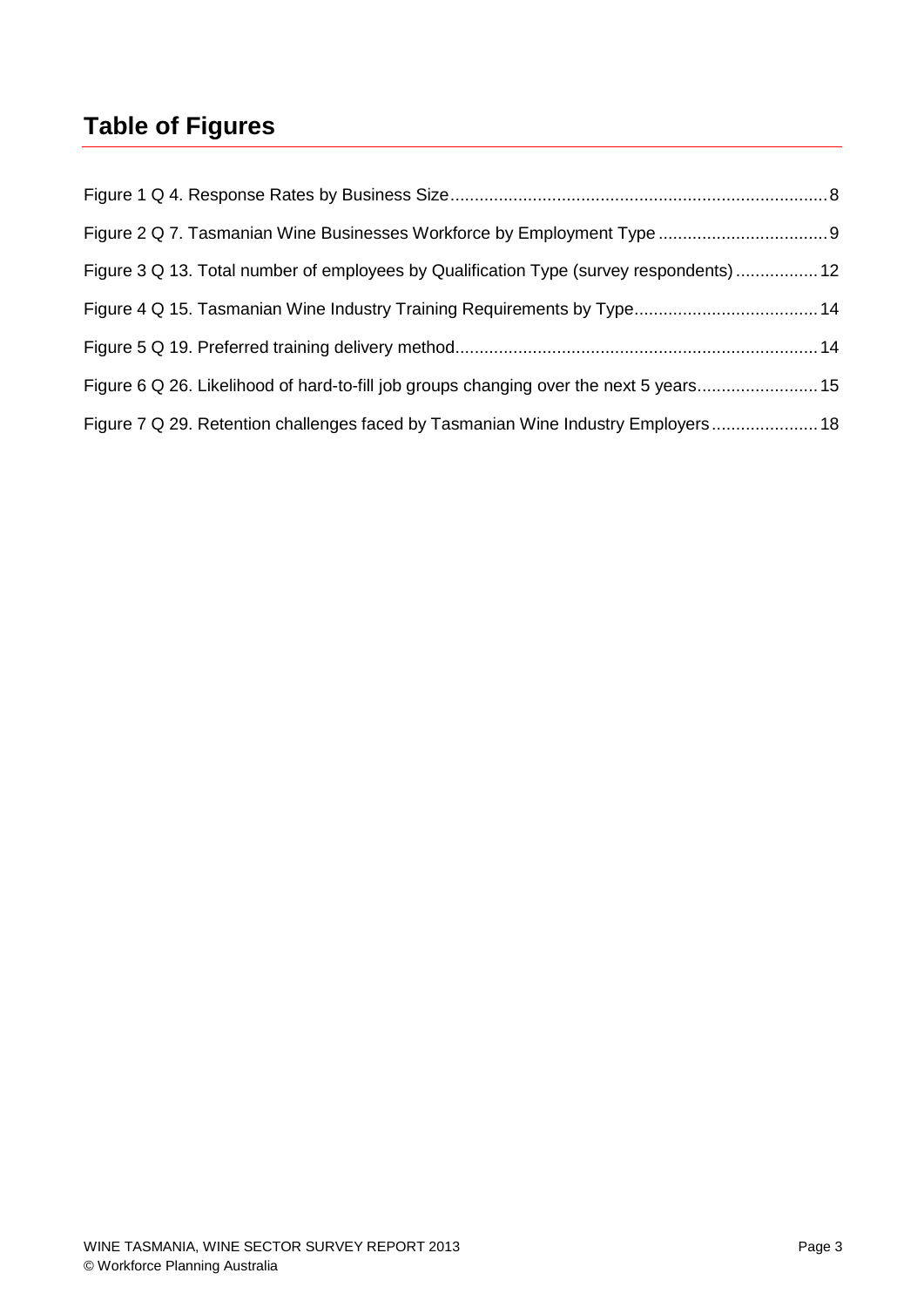# <span id="page-3-0"></span>**1. EXECUTIVE SUMMARY**

Wine Tasmania, as the peak body for Tasmanian grape growers and wine producers, is currently gathering evidence to better understand existing and emerging training requirements in the local wine industry. The results of this survey will inform the broader workforce planning process and allow for the development of targeted workforce development strategies (such as the composition of training) to contribute to skills growth. The aim of the survey was to project the demand of businesses for VET, Tertiary and skills set qualifications over the next five years as well as to identify critical workforce issues and trends affecting the industry.

Seventy business owners/operators participated in the survey representing 25% of the industry. Sub-sectors that businesses are primarily operating in are grape growing, sales and marketing and vineyard management/operations. The workforce mainly consists of seasonal workers and 24% of this workforce segment is employed through a seasonal contracting agency. The largest job group employed is 'vineyard workers casual/seasonal'. Vineyard workers are also the most critical job group, hard to fill and difficult to retain. Aging is also a concern for this job group. It is recommended that a workforce planning pilot is undertaken with up to five businesses of different sizes and locations to understand the top five critical job groups in more depth. This will strengthen the workforce planning requirements for the industry.

Employees in the wine industry are more likely to currently have skills set qualifications rather than VET or Tertiary qualifications. Respondents have reported that current delivery methods suit their needs and the majority of training required in the future will be skill set qualifications. 74% believe the types of skills required will not change over the next five years. Skill set qualifications is more likely to be required over the next five years than VET or Tertiary qualifications. Essentially, businesses are saying they are satisfied with the status quo. It is recommended that the areas of sales and marketing are further explored to determine training requirements.

The greatest retention challenge for the wine industry is the seasonal/nature of the work. This is further supported by the number one reason employee's leave (nature of the work). The most commonly used flexible working arrangement is staggered start and finish times. Most businesses said they had not had the need to implement other flexible working arrangements (FWA). Job sharing with a compatible industry is a common FWA that businesses would consider using. This should be further investigated. It is recommended that further clarification is required from business owners about the types of FWA they would like to implement and what is possible within existing 'employment laws' to assist with retention.

The seasonal nature of the work will continue to be a challenge in the wine industry. The supply pool is relatively unknown. Seasonal workers are mostly vineyard workers and there is currently no mandatory training required for employees (or potential employees) to work in this job group. Some employees may have qualifications (which are most likely to be skill sets) however they are expected to have experience to undertake this work. This report recommends that Wine Tasmania undertake further consultation with seasonal worker agencies, businesses and training providers to determine expectations of who and how the training for this job group should take place.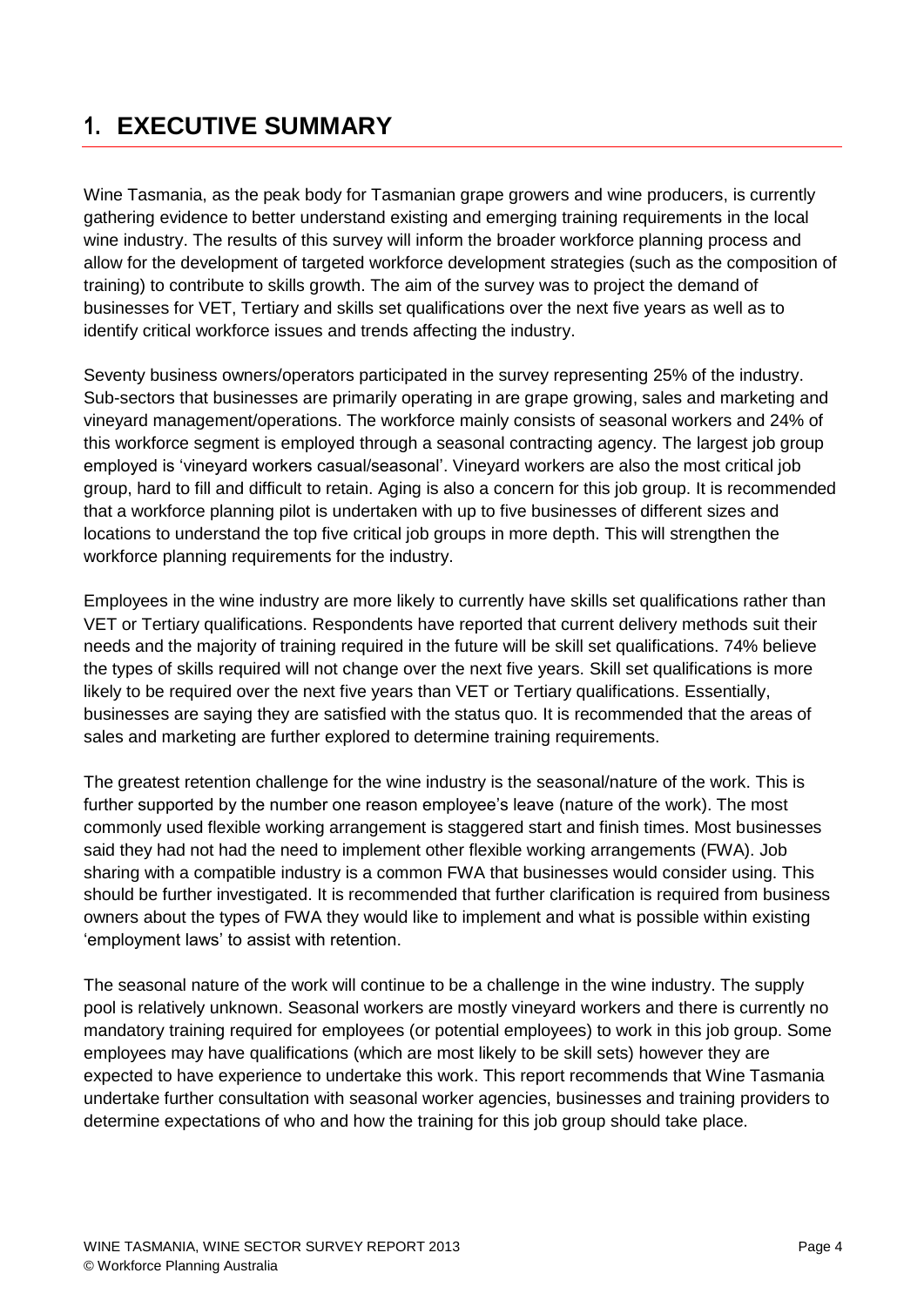# <span id="page-4-0"></span>**2. INTRODUCTION**

#### <span id="page-4-1"></span>**2.1 Background**

Tasmania has '160 individual licensed wine producers and 230 working vineyards covering more than 1,400 hectares, with grapes processed through 29 wineries'<sup>1</sup>. Although Tasmania's total wine production represents 'less than 0.5% of the national wine grape production with an average yield over the past five vintages being around 6,500 tonnes', the States wines are gaining an international reputation for outstanding quality, particularly its sparkling wines, Chardonnay and Pinot Noir. The value per litre of Tasmanian wine exported is almost 'four times the national average, and Tasmanian wines represent 6% of Australia's overall premium wine sales'.

To support industry growth, Wine Tasmania in partnership with Skills Tasmania has a vested interest in gathering industry intelligence to better understand the wine industry's workforce needs. Skills Tasmania is responsible for 'planning, purchasing and supporting the delivery of vocational education and training (VET) services for Tasmania; the development of policy advice for skills development; promotion of industry investment in training; and the development, regulation and administration of apprenticeships/traineeships and other State funded skills development programs in Tasmania. $2^2$ 

Wine Tasmania as the peak body for Tasmanian grape growers and wine producers, is hoping to gather workforce planning evidence to better understand existing and emerging training requirements in the local wine industry. This evidence will inform the broader workforce planning process and allow for the development of targeted workforce development strategies (such as the composition of training) to contribute to skills growth.

Wine Tasmania contracted Workforce Planning Australia to undertake a survey with businesses within the wine sector to gather more information about future training requirements and to determine general workforce issues.

#### <span id="page-4-2"></span>**2.2 Survey Aim**

The aim of this survey is to:

- Project the demand of businesses for VET, skills sets and tertiary qualifications over the next five years
- Identify critical workforce issues and trends affecting industry workforce demand and supply

<sup>-</sup><sup>1</sup> Wine Tasmania, 2012, Strategic Plan 2011-2013

<sup>2</sup> Skills Tasmania, 2012, http://www.skills.tas.gov.au/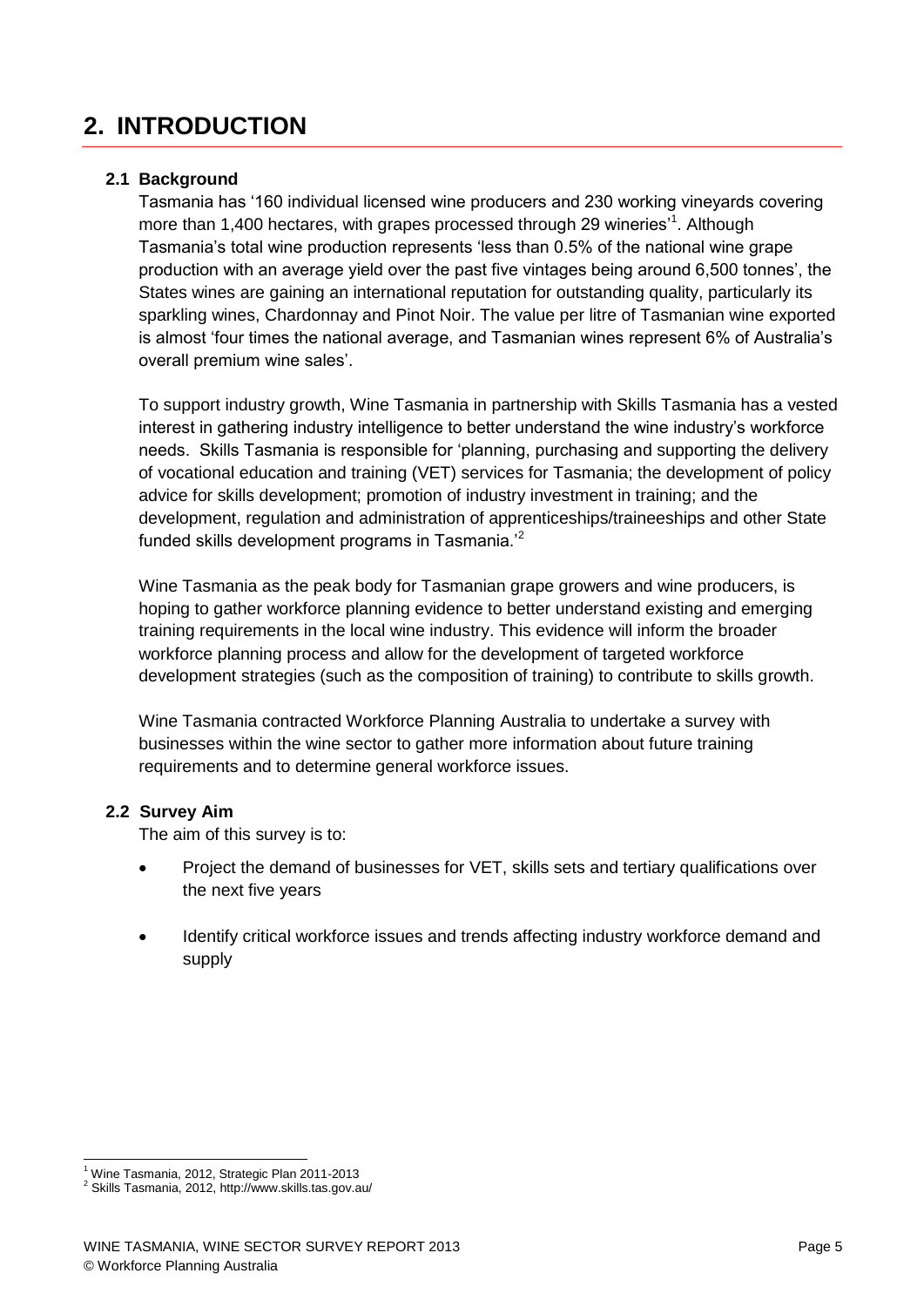#### <span id="page-5-0"></span>**2.3 Survey Objectives**

The agreed objectives of this survey were to:

- 1. Gather demographic data from individual businesses to assist in identifying the industry composition
- 2. Understand the current state of workforce capability and future workforce development needs (over the next five years)
- 3. Understand how training providers and industry can collaborate to build industry capability
- 4. Understand workforce issues and trends relating to recruitment, retention and potential career pathways for critical job groups

#### <span id="page-5-1"></span>**2.4 Survey Scope**

Business owners/operators in the Tasmanian wine industry completed the survey.

#### <span id="page-5-2"></span>**2.5 Methodology**

#### **2.5.1 Relationship of survey questions to survey objectives**

The survey questions were mapped to the survey objectives to ensure all questions were relevant. The survey was presented to participants under key headings that summarised groups of questions relating to the objectives. This was to ensure that a logical sequence of questions was presented to the end user without having to fully understand the detailed objectives.

#### **2.5.2 Data collection method**

The survey was completed online using Workforce Planning Australia's workforc*e*profiler™ tool. An email containing the survey link was emailed to all producers currently registered on Wine Tasmania's producer data base. Wine Tasmania in conjunction with the Tasmanian Skills Institute allocated a project officer to support businesses to complete the survey. This support included individual phone calls to businesses to encourage participation as well as to clarify survey questions.

#### **2.5.3 Response Rates**

A total number of 60 responses were nominated as appropriate by Wine Tasmania. This was based on previous response numbers of an annual survey administered by Wine Tasmania. The aim was to ensure responses provided a sample of small, medium and large businesses. The definition of small, medium and large is based on responses to Question 4 – *What was the total yield (tonnage) of your business for the 2012 vintage (include own label and contract grown fruit.<sup>3</sup>*

-

<sup>3</sup> Business size has been determined by the following:

small business = all responses that indicated a yield of less than 20 and 20-50

medium business = all responses that indicated a yield of 50-100, 100-200 and 200-500

large business = all responses that indicated a yield of 500-1000 and >1000 plus manually nominated Dalrymple and Bream Creek Vineyard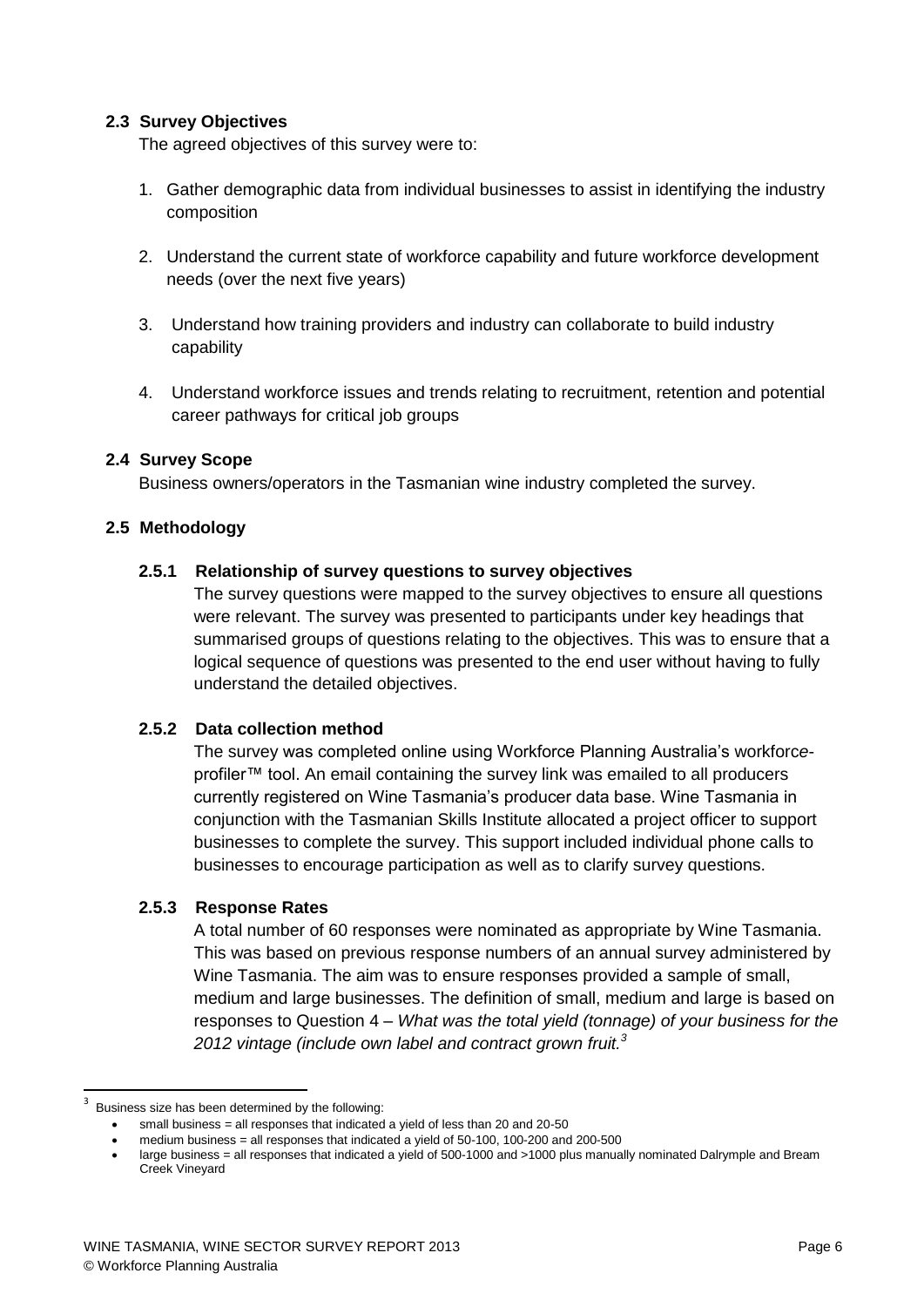| <b>Business size</b> | <b>Number of</b><br>businesses <sup>4</sup> | <b>Number of</b><br>responses | % response rate<br>of total number<br>of businesses in<br>each category | % response<br>rate by total<br>number of<br>responses |
|----------------------|---------------------------------------------|-------------------------------|-------------------------------------------------------------------------|-------------------------------------------------------|
| Large                | 8                                           |                               | 88%                                                                     | 10%                                                   |
| Medium               | 48                                          | 13                            | 27%                                                                     | 19%                                                   |
| Small                | 223                                         | 49                            | 22%                                                                     | 71%                                                   |
| <b>Total</b>         | 279                                         | 69                            | 25%                                                                     | 100%                                                  |

Total number of businesses by category and response rates:

The response rate has exceeded the expectations of Wine Tasmania. Two responses were received from one winery. In this instance all data provided by the owner, and only the qualitative responses provided by the second respondent, have been included in the analysis

#### **2.5.4 Analysis Approach**

The analysis has been grouped under the following key headings:

- Business Demographics (objective one)
- Workforce Demographics (objectives one and two)
- Learning and Development (objective two and three)
- Attraction and Retention (objective four)

All survey responses have been reported on collectively as a whole response. Where appropriate, questions have been filtered to reflect responses from each of the different business sizes. Comparisons have been made where there is a difference in responses. Where questions have been filtered to reflect this, business size has been identified by a combination of using the nominated size of yield for 2012 (Survey Question 4) and manual nomination for large businesses. Unless otherwise stated, responses reflect all business sizes.

#### **2.5.5 Assumptions and Limitations**

Although the response rates have exceeded expectations the number of responses for both small and medium businesses are less than 30% therefore, these responses should be treated with caution when drawing conclusions.

-

 $^{4}$  Business number by size have been supplied by Wine Tasmania, these are approximate numbers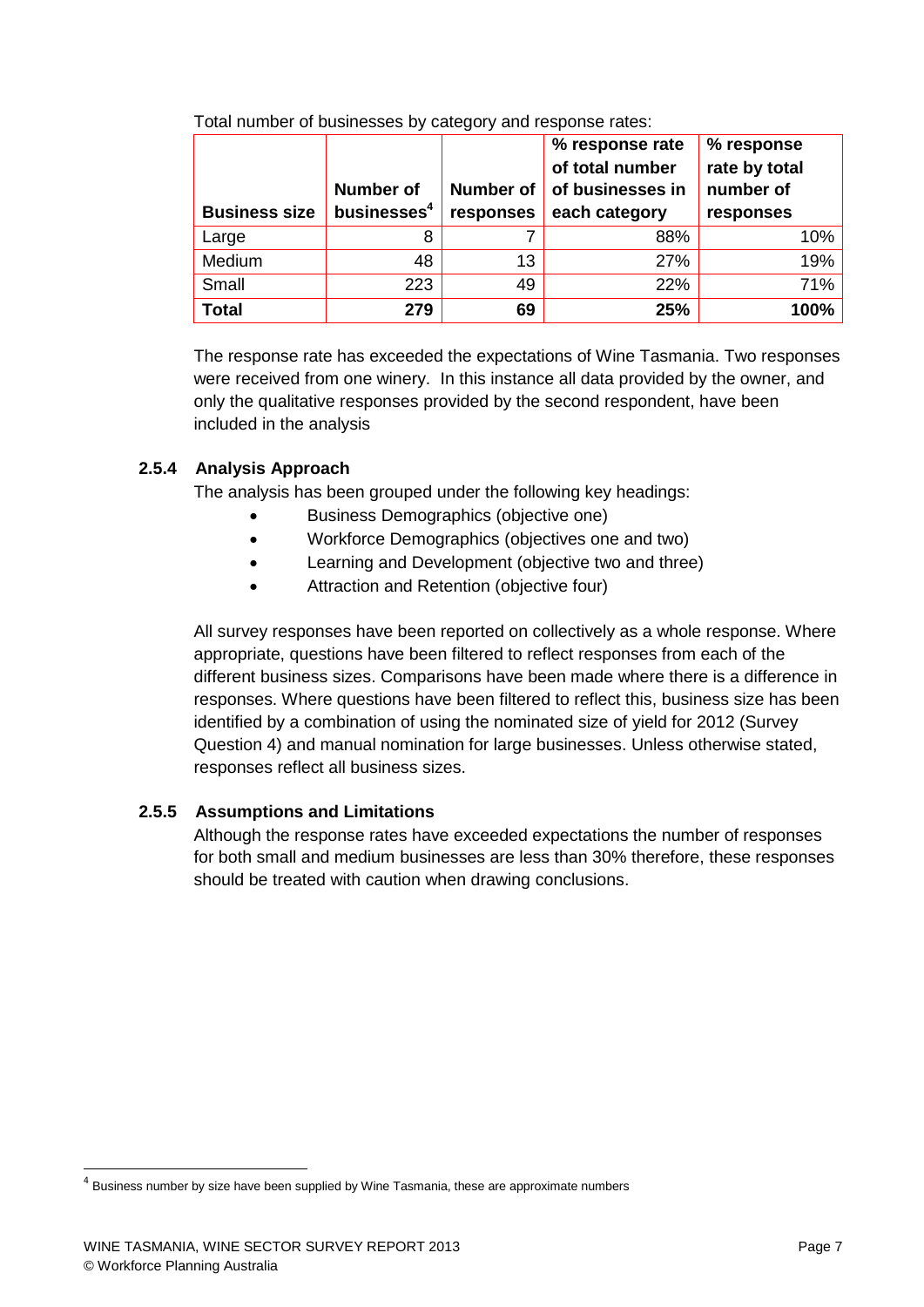# <span id="page-7-0"></span>**3. SUMMARY OF FINDINGS**

#### <span id="page-7-1"></span>**3.1 Business Demographics**

Survey respondents were mainly small businesses which represent 70% of total responses.



<span id="page-7-2"></span>**Figure 1 Q 4. Response Rates by Business Size**

The top three sub sectors the respondents are operating in are:

- 1. Grape growing (94%)
- 2. Sales and marketing (73%)
- 3. Vineyard management and operations (71%)

The three regions most strongly represented in the survey responses are:

- 1. Coal river valley (33%)
- 2. Tamar Valley (24%)
- 3. Derwent Valley equally with East Coast (19%)

Most businesses have been owned and operated for:

- 1. 10-15 years (27%)
- 2. 5-10 years (19%)
- 3. 2-5 years (16%)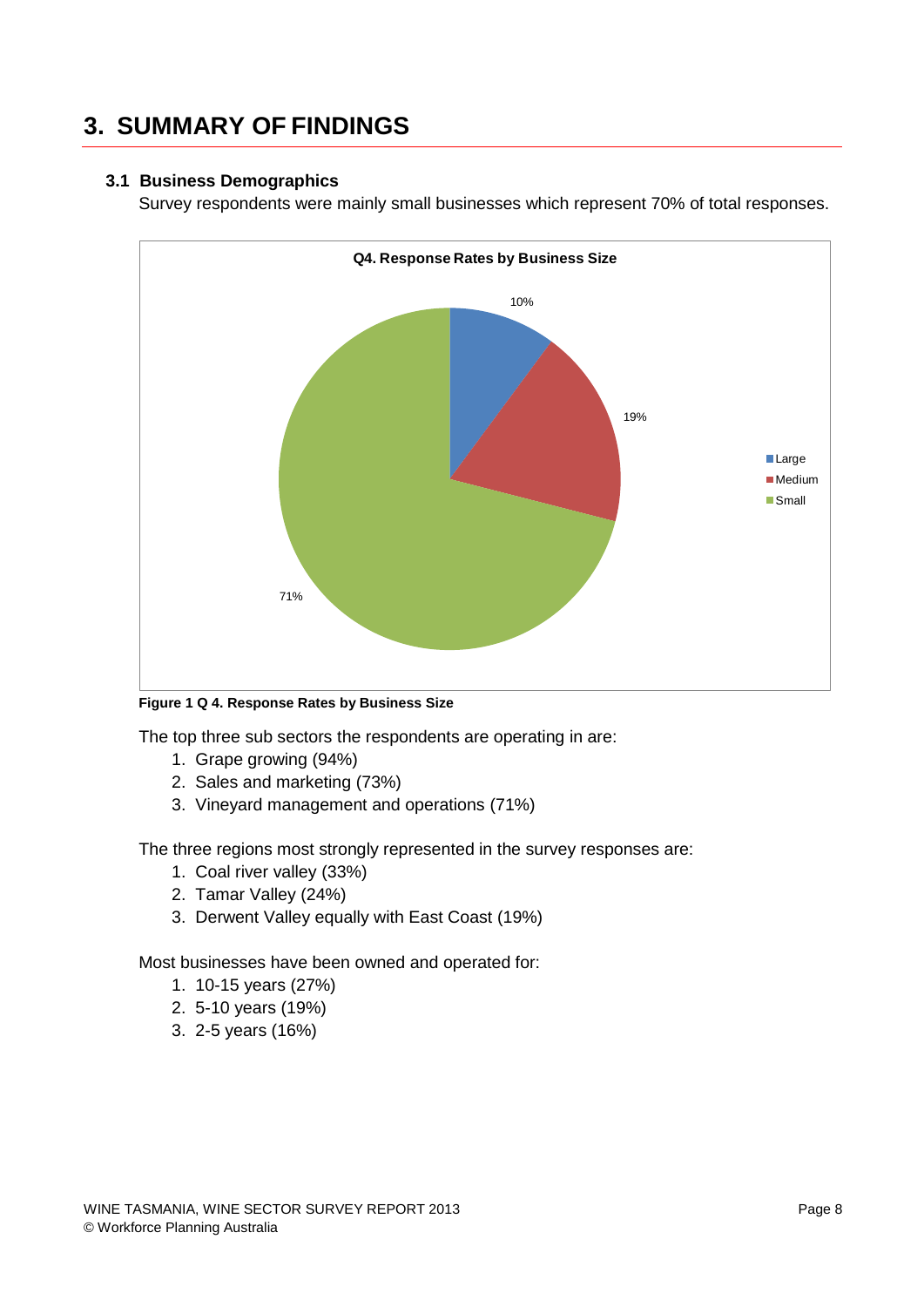#### <span id="page-8-0"></span>**3.2 Workforce Demographics**

The following section outlines the workforce demographics of the employees of those businesses who completed the survey. It is not a conclusive description of all employees in the industry, however it provides an indication of the workforce demographics across the industry.

The table below outlines a summary of employees employed in the wine industry by survey respondents:

| Gender       | Permanent <sup>3</sup> | Permanent              | Casual <sup>o</sup> | Seasonal | Total |
|--------------|------------------------|------------------------|---------------------|----------|-------|
|              | Full-time <sup>6</sup> | Part-time <sup>'</sup> |                     |          |       |
| Male         | 135                    | 30                     | 111                 | 218      | 594   |
| Female       | 44                     | 29                     | 135                 | 362      | 570   |
| <b>TOTAL</b> | 179                    | 59                     | 246                 | 580      | 1164  |



The majority of wine industry workforce is made up of seasonal workers:

<span id="page-8-1"></span>**Figure 2 Q 7. Tasmanian Wine Businesses Workforce by Employment Type**

58% of the workforce is seasonal. The seasonal workforce is made up of 62% female and 37% male. 24% of seasonal workers are employed through an agency. Those that employ seasonal workers through an agency said they represent 47% of their seasonal workforce.

<sup>-</sup> $<sup>5</sup>$  A permanent employee is a person who has been hired for apposition without a pre-determined time end limit.</sup>

<sup>&</sup>lt;sup>6</sup> A full-time permanent position usually consists of 38.5 hours per week.

<sup>&</sup>lt;sup>7</sup> A permanent part-time position works less than 38.5 hours per week on an ongoing basis.

<sup>8</sup> A causal/temporary worker is someone who is generally hired for short term work, is paid according to hours worked and odes not

receive the same benefits that ware available to permanent employees such as paid leave.<br><sup>9</sup> A seasonal worker is someone who is employed to undertake work at certain times of the year (for example to meet variations in production cycles). These may include vintage and/or pruning staff.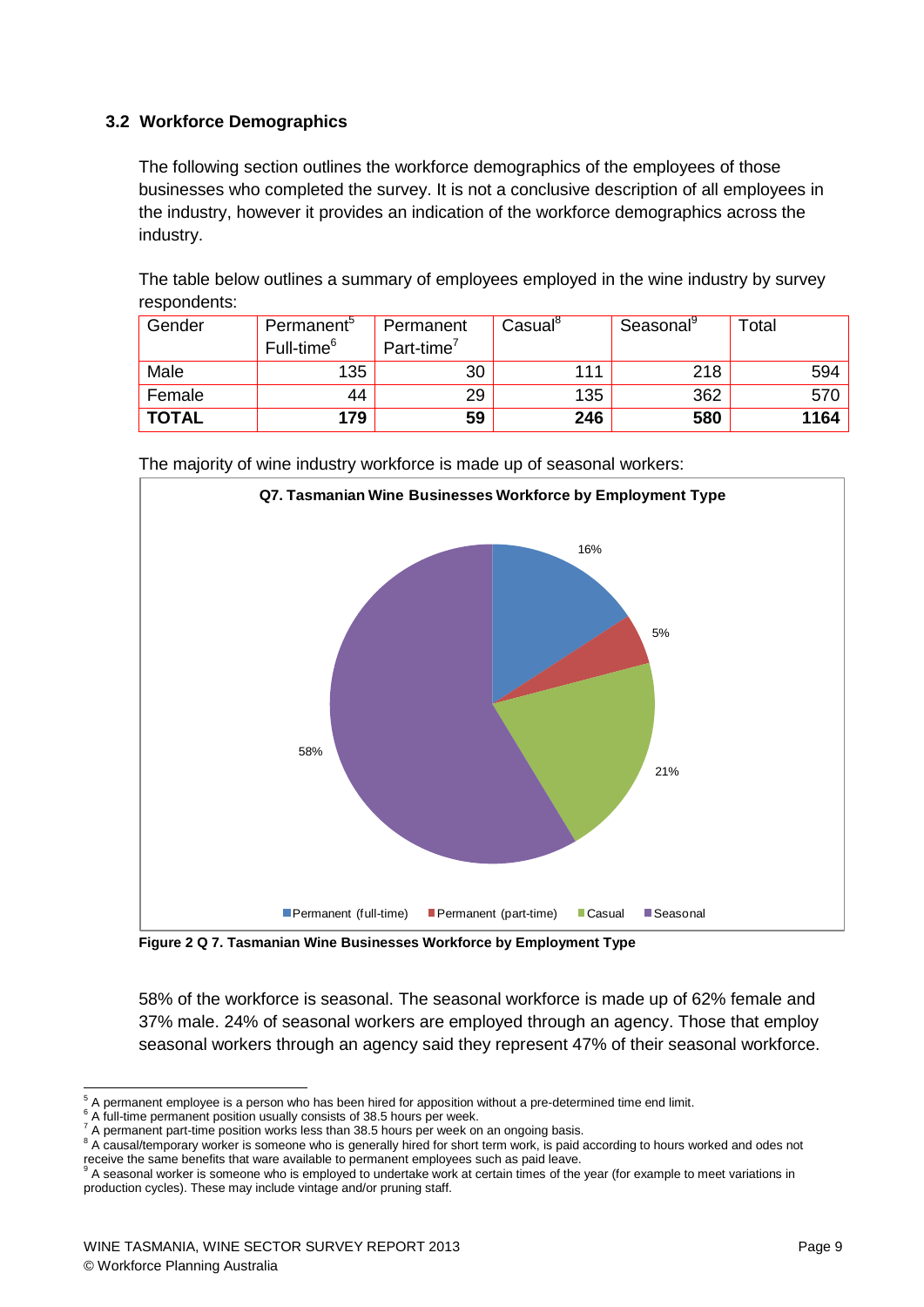The largest job groups employed by businesses are:

- 1. Vineyard workers casual/seasonal (76%)
- 2. Vineyard workers permanent (41%)
- 3. Cellar door (40%)

The top three job groups employed that are expected to **increase** are:

- 1. Vineyard worker (40%)
- 2. Cellar door (27%)
- 3. Cellar hand (13%)

The top three job groups employed that are expected to **stay the same** are:

- 1. Vineyard Manager/Leading Hand (46%)
- 2. Viticulturist (43%)
- 3. Vineyard worker (39%)

The top three job groups employed that are likely to **decrease** are:

- 1. Vineyard worker (9%)
- 2. Viticulturist (6%)
- 3. Vineyard manager/leading hand cellar door laboratory staff other (information not supplied) (4%)

Up to 41% of businesses have employed people on working Visas in the last 12 months. 77% of those indicated they are working holiday Visas. The types of workers mainly employed on Visas are vineyard worker casual/seasonal (22%) and Cellar door workers (6%).

The top five critical job groups<sup>10</sup> are:

- 1. Vineyard worker
- 2. Viticulturist
- 3. Vineyard manager/leading hand
- 4. Wine maker
- 5. Cellar door

44% said it is not likely that the critical job groups will change over the next five years however, 33% said they did not know.

21% of respondents are concerned about an aging workforce in the following job groups:

- 1. Vineyard workers casual/seasonal (73%)
- 2. Vineyard workers permanent (60%)
- 3. Vineyard Manager/Leading Hand (20%)

<sup>-</sup> $10$  A critical job group is a job that is critical to the businesses capacity to deliver core functions/products and services. It may or may not be in a recognised skills shortage.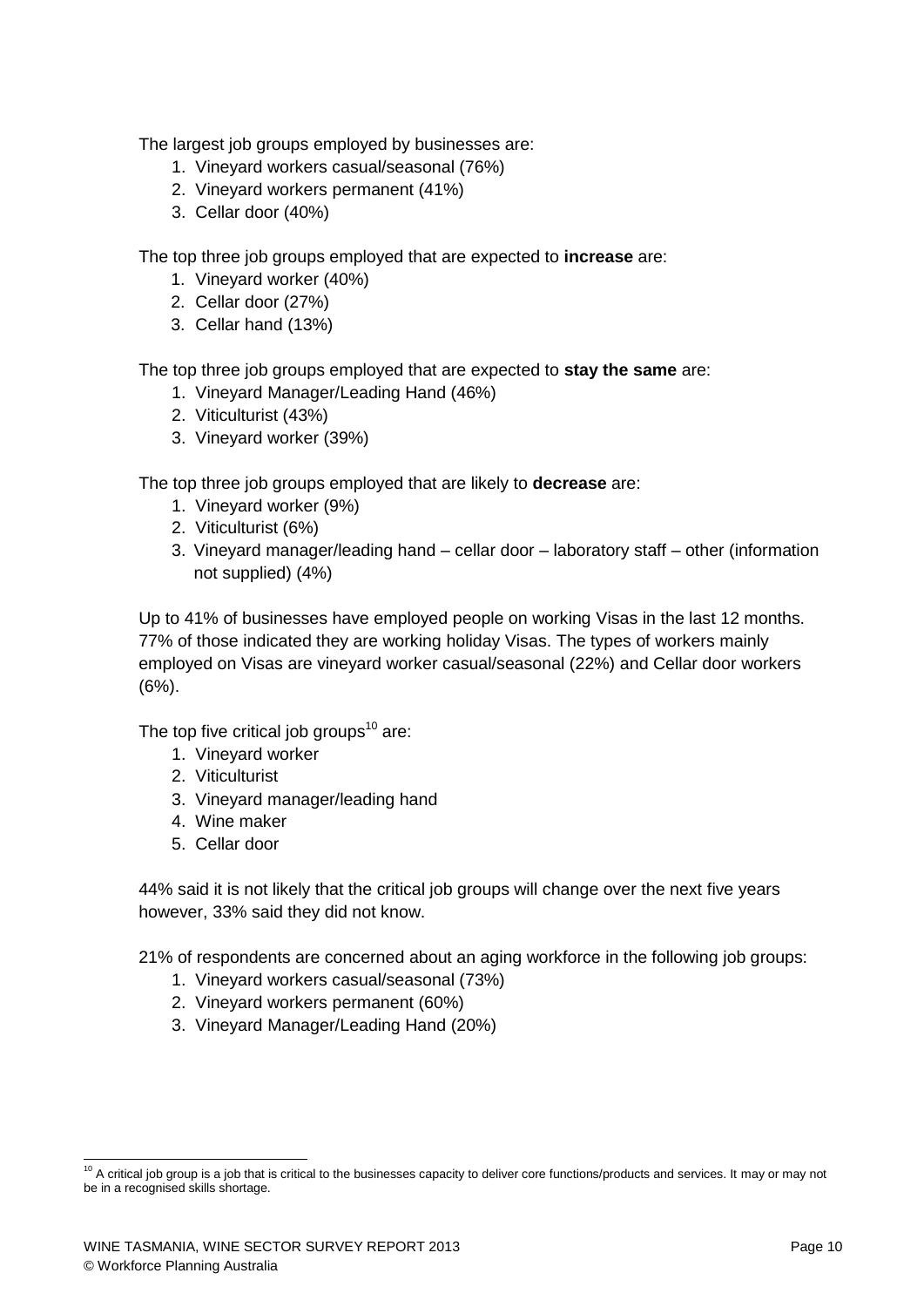#### <span id="page-10-0"></span>**3.3 Learning and Development**

Below is an overview of the current and future learning and development requirements of the industry:

- 27% of respondents either disagreed or strongly disagreed that the tertiary qualifications currently provided in Tasmania suit their business needs
- 50% agree that VET qualifications suit the needs of their business
- 57% either agreed or strongly agreed that the skills sets currently offered meet their businesses needs.
- In all areas of this question on average 35% reported they neither agreed nor disagreed

80% of respondents said that the current delivery methods suit their needs. Those that disagreed said it was because of quality (not quantified), travel and time. 69% said they were not aware of training subsidies. This indicates there is a lack of awareness of the training subsidies available and is an opportunity to provide more publicity.

The numbers of employees with qualifications varied across the qualification types, outlined in the following three tables. These numbers are representative of the industry workforce only:

| <b>Skill Sets</b>              | <b>Total Number</b><br>of Responses |
|--------------------------------|-------------------------------------|
| Responsible Service of Alcohol | 223                                 |
| Forklift                       | 121                                 |
| <b>First Aid</b>               | 108                                 |
| Chemcert                       | 79                                  |
| Chainsaw                       | 70                                  |
| Safe Food Handling             | 52                                  |
| <b>Confined Spaces</b>         | 32                                  |
| Introduction to Viticulture    | 30                                  |
| Wine Appreciation I & II       | 26                                  |
| ATV (All Terrain Vehicle)      | 21                                  |

Current Skill Set qualifications:

#### Current VET qualifications:

| <b>VET Qualification</b>                                                   | <b>Total Number</b><br>of Responses |
|----------------------------------------------------------------------------|-------------------------------------|
| Certificate III in Wine Industry Operations (previously Certificate III in | 25                                  |
| Food Processing (Wine))                                                    |                                     |
| Certificate II in Wine Industry Operations (previously Certificate II in   | 15                                  |
| Food Processing (Wine))                                                    |                                     |
| Certificate II in Hospitality                                              | 9                                   |
| Certificate III in Hospitality                                             | 9                                   |
| Diploma/Advanced Diploma of Hospitality                                    | 3                                   |
| Diploma/Advanced Diploma of Tourism                                        | າ                                   |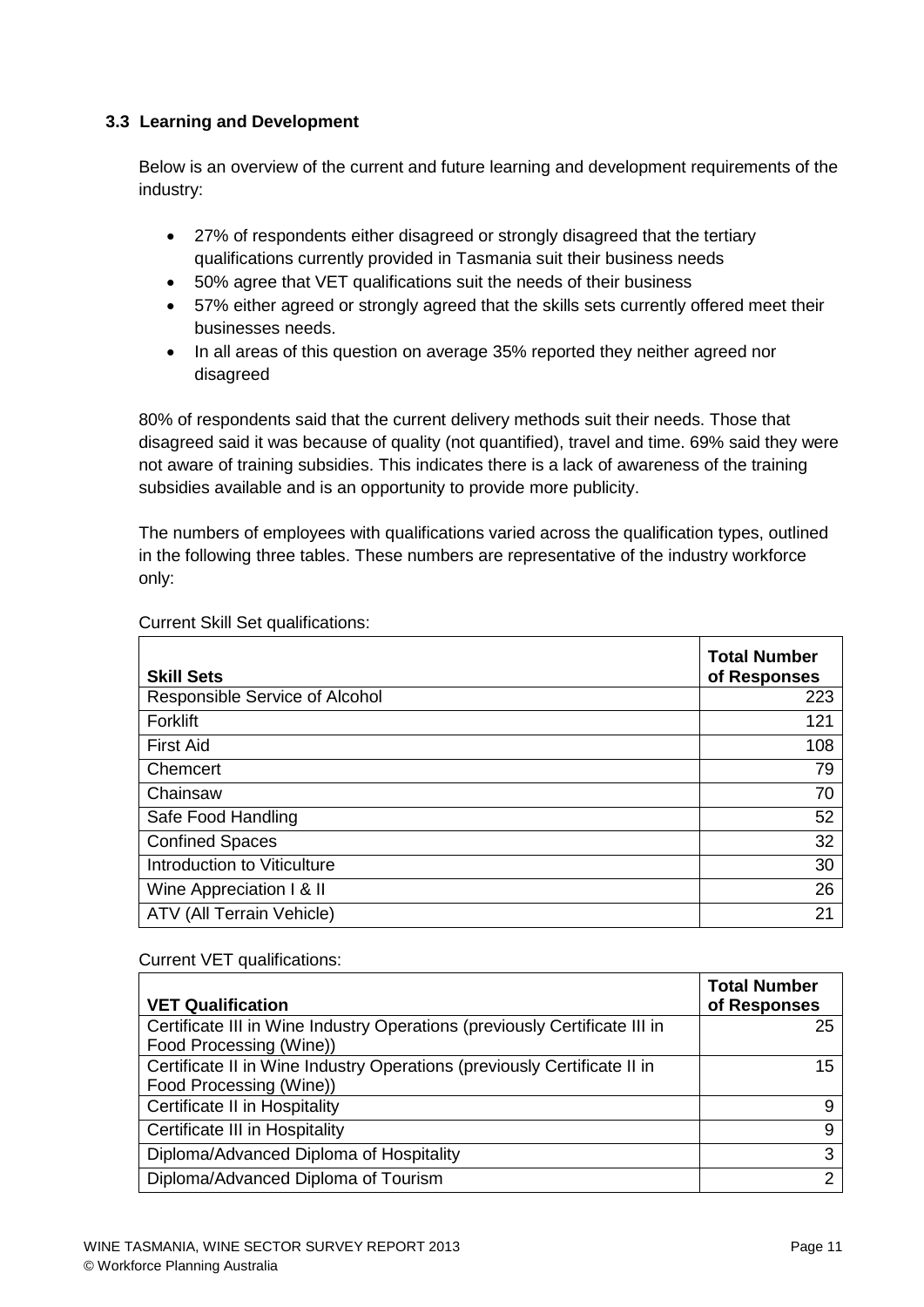Current Tertiary qualifications:

| <b>Tertiary Qualifications</b>                                      | <b>Total Number</b><br>of Responses |
|---------------------------------------------------------------------|-------------------------------------|
| Degree in Winemaking (Not currently offered in Tasmania)            | 21                                  |
| Bachelor of Applied Science (Viticulture) (Not currently offered in | 12                                  |
| Tasmania)                                                           |                                     |
| <b>Bachelor of Business/Commerce</b>                                | 9                                   |
| <b>Bachelor of Applied Science</b>                                  | 8                                   |
| <b>Bachelor of Agriculture</b>                                      |                                     |
| Bachelor of Wine Tourism (Not currently offered in Tasmania)        | ົ                                   |
| Master of Business Administration (MBA)                             | າ                                   |

The above tables and the figure 3, show that employees in the Wine Industry in Tasmania are more likely to have a skill set qualification rather than a VET or Tertiary qualification:



<span id="page-11-0"></span>**Figure 3 Q 13. Total number of employees by Qualification Type (survey respondents)**

74% of respondents believe the types of skills required to work in the industry will not change over the next five years. The following three tables provide an indication of the types and a guiding priority order of training that will be required the next five years: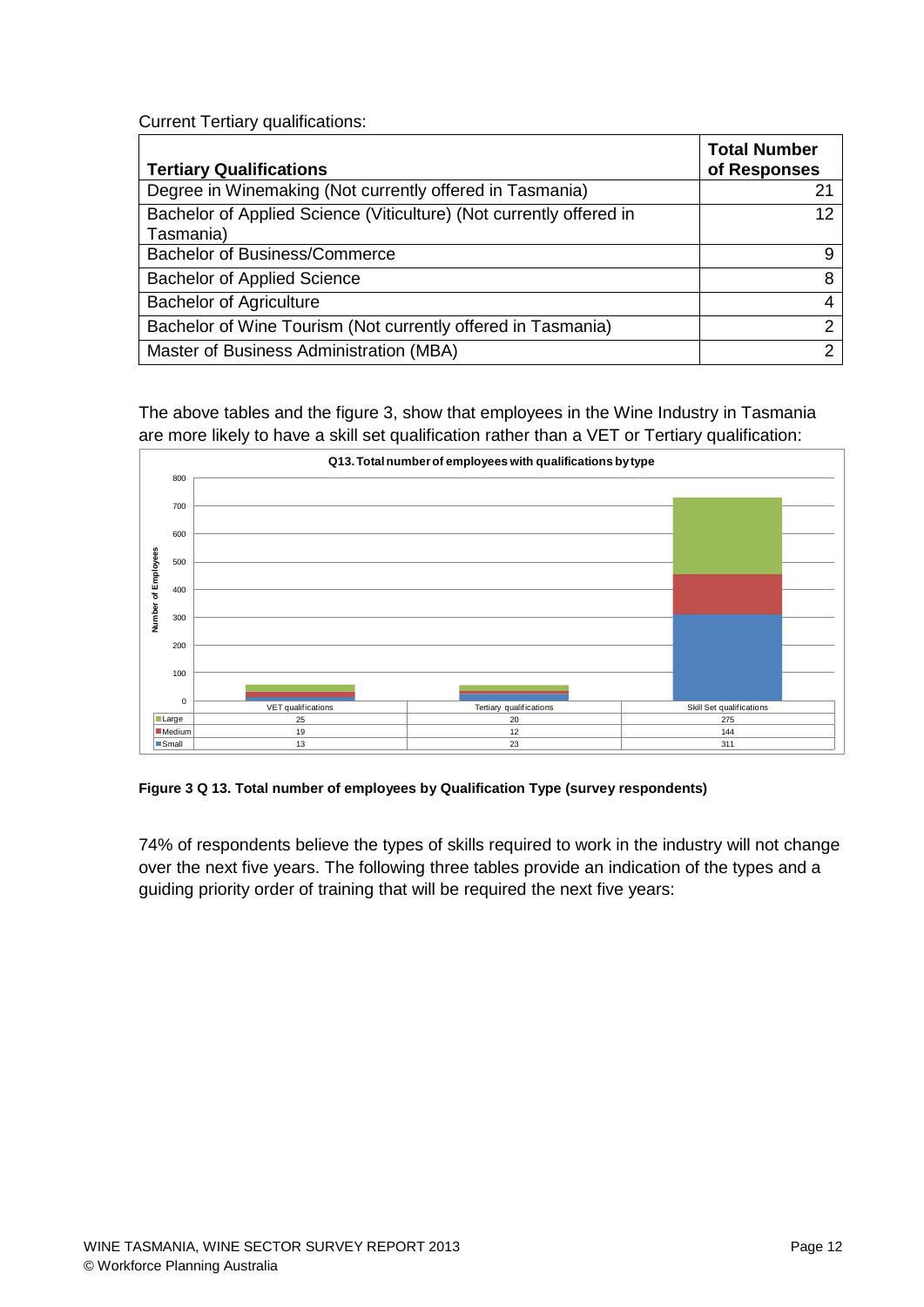Future Skill Set qualifications required over the next five years:

|                                | <b>Frequency of</b> |
|--------------------------------|---------------------|
| <b>Skill Sets</b>              | response            |
| <b>First Aid</b>               | 36                  |
| Responsible Service of Alcohol | 34                  |
| Chemcert                       | 33                  |
| Forklift                       | 32                  |
| Chainsaw                       | 19                  |
| Introduction to Viticulture    | 18                  |
| Wine Appreciation I & II       | 18                  |
| Safe Food Handling             | 17                  |
| <b>ATV</b>                     | 15                  |
| <b>Confined Spaces</b>         | 13                  |
| Other                          | 5                   |

Future VET qualifications required over the next five years:

| <b>VET Qualifications</b>                   | <b>Frequency of</b><br>response |
|---------------------------------------------|---------------------------------|
| Certificate III in Wine Industry Operations | 15                              |
| Certificate IV in Viticulture               | 15                              |
| Certificate II in Wine Industry Operations  | 14                              |
| Diploma of Viticulture                      | 14                              |
| Certificate IV in Wine Industry Operations  | 7                               |
| Certificate II in Hospitality               | 6                               |
| Certificate III in Hospitality              | 6                               |
| Diploma/Advanced Diploma of Hospitality     | 3                               |
| Diploma/Advanced Diploma of Tourism         | 3                               |

Future Tertiary qualifications required over the next five years:

| <b>Tertiary Qualifications</b>     | <b>Frequency of</b><br>response |
|------------------------------------|---------------------------------|
| Degree in Winemaking               | 13                              |
| <b>Bachelor of Applied Science</b> |                                 |
| <b>Bachelor of Wine Tourism</b>    | ⌒                               |
| <b>Bachelor of Agriculture</b>     |                                 |
| Other                              |                                 |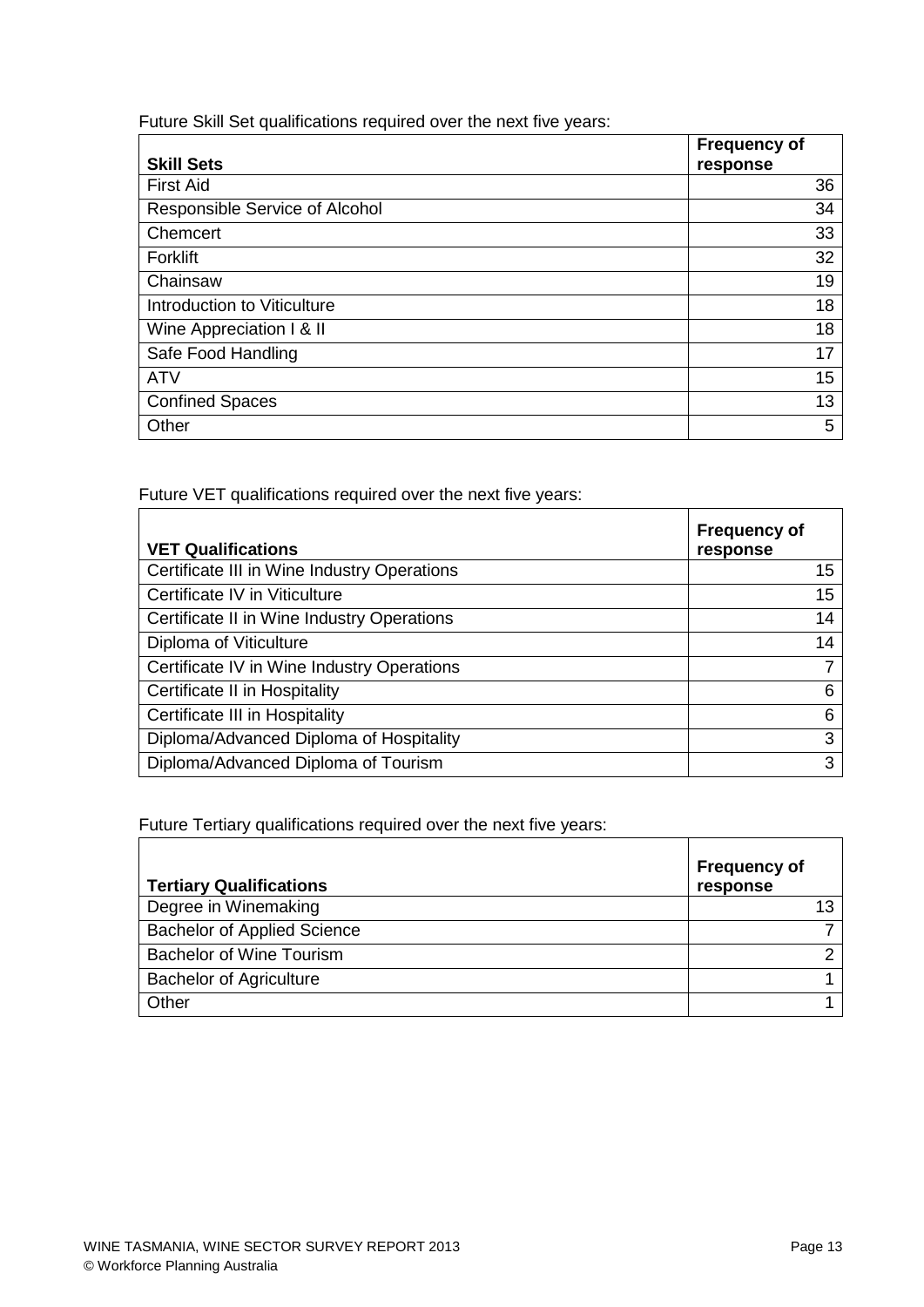

As the above three tables and the following figure show, the training required over the next five years is more likely to be skills sets qualifications.

<span id="page-13-0"></span>**Figure 4 Q 15. Tasmanian Wine Industry Training Requirements by Type**

#### Other training required as stated in the free text field includes:

| Area of training required                                                         | <b>Frequency of</b> |
|-----------------------------------------------------------------------------------|---------------------|
|                                                                                   | response            |
| Sales and Marketing                                                               |                     |
| IT-social media and e-commerce                                                    |                     |
| General management – accounting, general business, record keeping,<br><b>MYOB</b> |                     |

The top three preferred methods of delivery of training are as follows:



<span id="page-13-1"></span>**Figure 5 Q 19. Preferred training delivery method**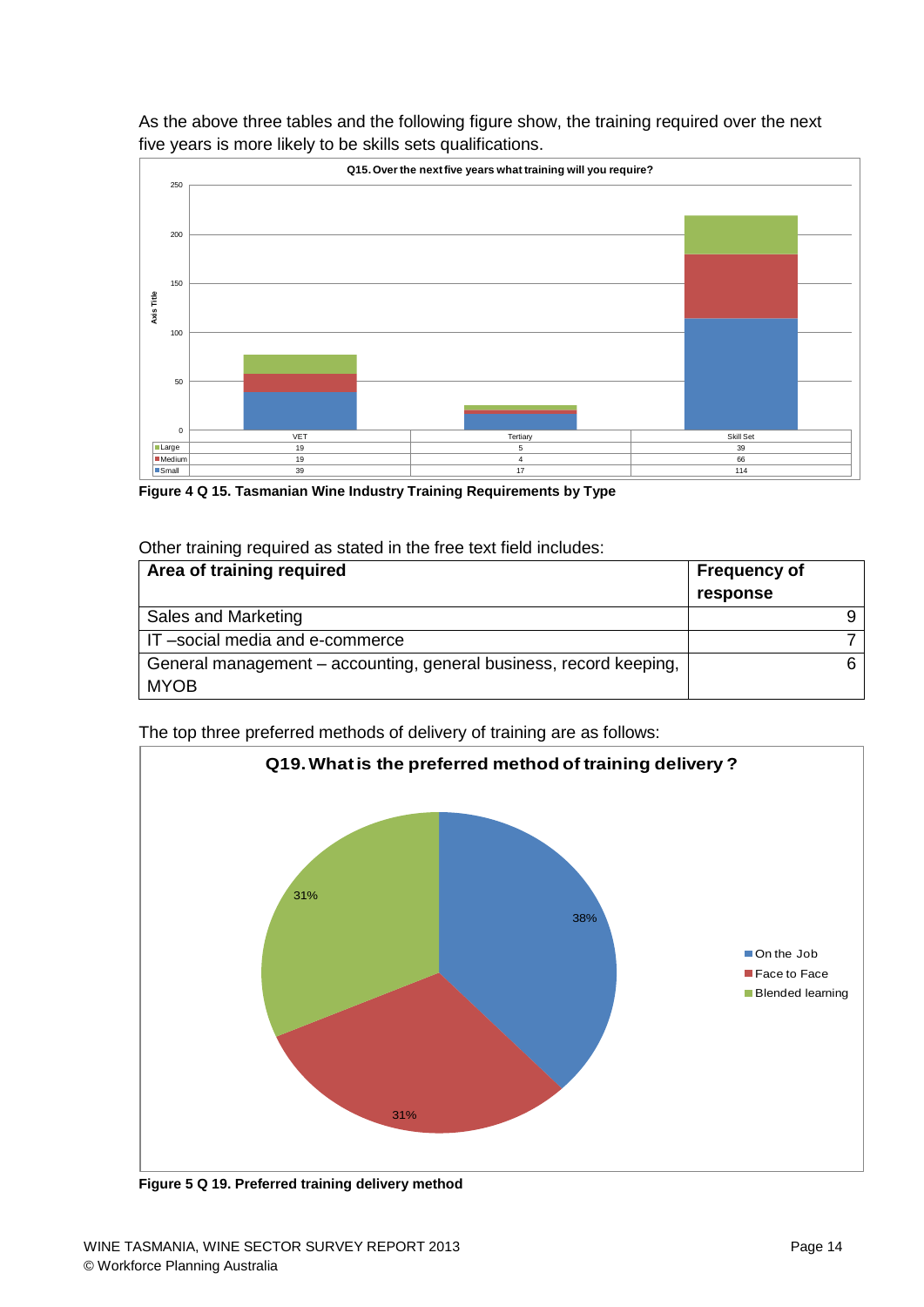Respondents suggested that training could be improved by:

|                                                                     | <b>Frequency of</b> |
|---------------------------------------------------------------------|---------------------|
| Suggested Improvements for Training*                                | response            |
| Improved communication about what courses are on offer, when and    |                     |
| where                                                               |                     |
| Training should take place on the job, just in time and be hands on |                     |
| Training should take place onsite in the workplace                  |                     |

\*Note: There were a limited number of responses to this question. The above three dot points should be used with caution.

The top three barriers to undertaking training and development were:

- 1. Location of where training takes place (39%)
- 2. Unable to employ workers all year round equally with costs (37%)
- 3. Loss of productivity through absence of the employee from the workplace (29%)

These barriers were common across all business sizes however the order of importance was different.

#### <span id="page-14-0"></span>**3.4 Attraction and Retention**

The top five hard to fill job groups are:

- 1. Vineyard worker casual/seasonal (44%)
- 2. Vineyard manager/leading hand (24%)
- 3. Vineyard worker permanent (22%)
- 4. Cellar door (14%)
- 5. Winemaker equally with Viticulturist (11%)

20% said that hard to fill job groups are likely to change over the next five years. There were slightly different responses by business size as outlined below:



<span id="page-14-1"></span>**Figure 6 Q 26. Likelihood of hard-to-fill job groups changing over the next 5 years**

The top three job groups that are difficult to retain are:

- 1. Vineyard workers casual/seasonal (31%)
- 2. Vineyard workers permanent (10%)
- 3. Other (7%)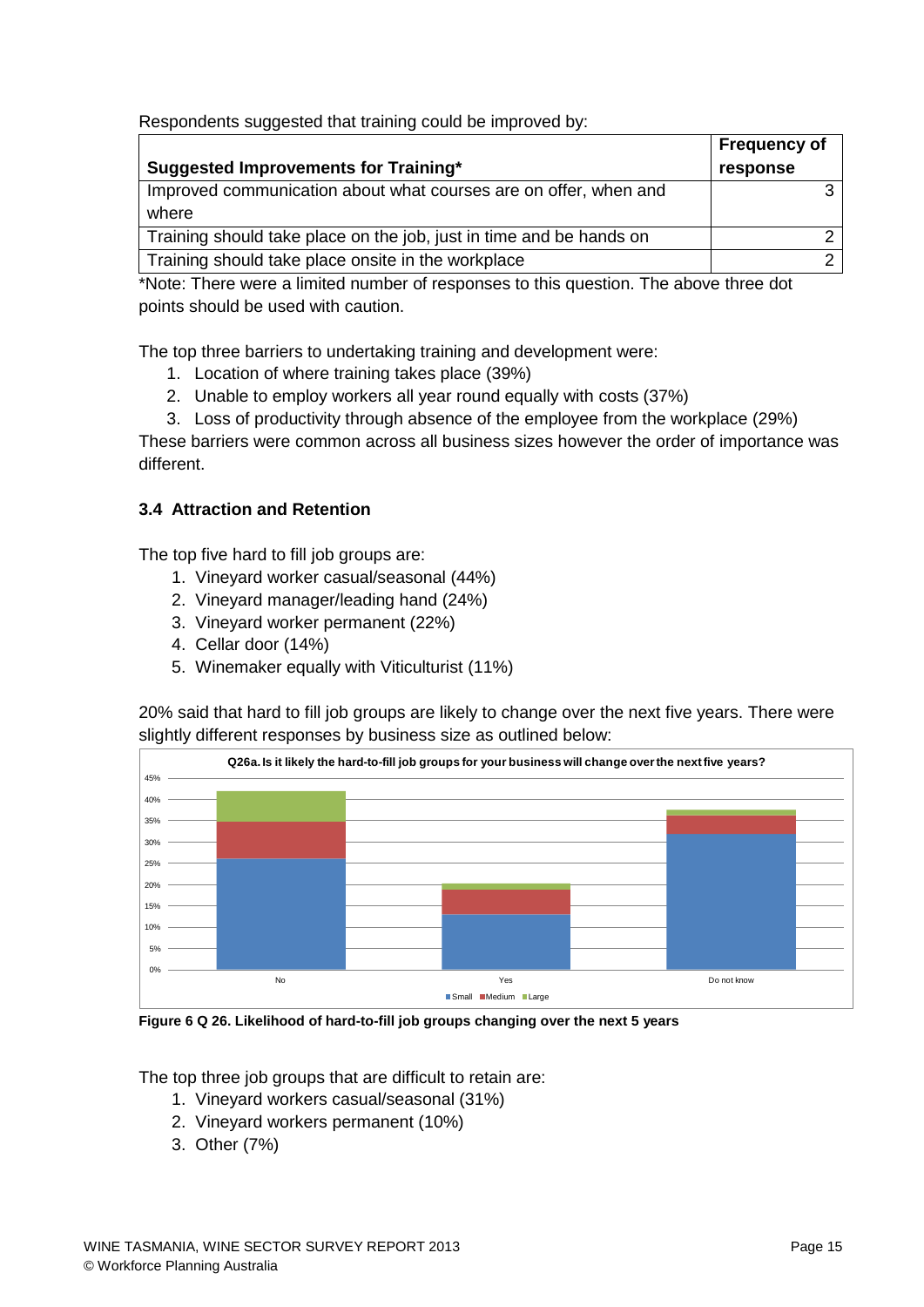The top three **most commonly used** flexible working arrangements are:

| <b>Business</b> | <b>Small</b>                                                            | <b>Medium</b>                                                                                                                       | Large                                                                                                                  |
|-----------------|-------------------------------------------------------------------------|-------------------------------------------------------------------------------------------------------------------------------------|------------------------------------------------------------------------------------------------------------------------|
| size            |                                                                         |                                                                                                                                     |                                                                                                                        |
| 1.              | Staggered start and finish<br>times $(33%)$                             | Job sharing within another<br>wine business (54%)                                                                                   | Staggered start<br>and finish times<br>$(100\%)$                                                                       |
| 2.              | Time off in lieu of overtime<br>equally with rostered days<br>off (20%) | Staggered start and finish<br>times $(46%)$                                                                                         | Job sharing<br>within another<br>wine business<br>equally with Job<br>sharing within<br>another wine<br>business (57%) |
| 3.              | Access to further<br>training/development (10%)                         | Time off in lieu of overtime<br>equally with Rostered days<br>off equally with Job sharing<br>within another wine business<br>(23%) | Rostered days off<br>(43%)                                                                                             |

The top three flexible working arrangements that businesses **would consider** using were:

| <b>Business</b> | <b>Small</b>                                                                                                                                  | <b>Medium</b>                                                                                                                                                    | Large                                                                                              |
|-----------------|-----------------------------------------------------------------------------------------------------------------------------------------------|------------------------------------------------------------------------------------------------------------------------------------------------------------------|----------------------------------------------------------------------------------------------------|
| size            |                                                                                                                                               |                                                                                                                                                                  |                                                                                                    |
| 1 <sub>1</sub>  | Access to further<br>training/development<br>equally with job sharing<br>within another wine<br>business equally with Job<br>sharing within a | Job sharing within another<br>wine business equally with<br>Reduced salaries for extra<br>annual leave equally with<br>Access to further<br>training/development | Reduced salaries for<br>extra annual leave<br>(57%)                                                |
|                 | compatible industry (55%)                                                                                                                     | (62%)                                                                                                                                                            |                                                                                                    |
| 2.              | Time off in lieu of overtime<br>(43%)                                                                                                         | All other options (46%)                                                                                                                                          | Access to further<br>training/development<br>equally with time off<br>in lieu of overtime<br>(43%) |
| 3.              | Reduced salaries for extra<br>annual leave equally with<br>job sharing within a<br>compatible industry (39%)                                  |                                                                                                                                                                  | Job sharing within<br>another wine<br>business (29%)                                               |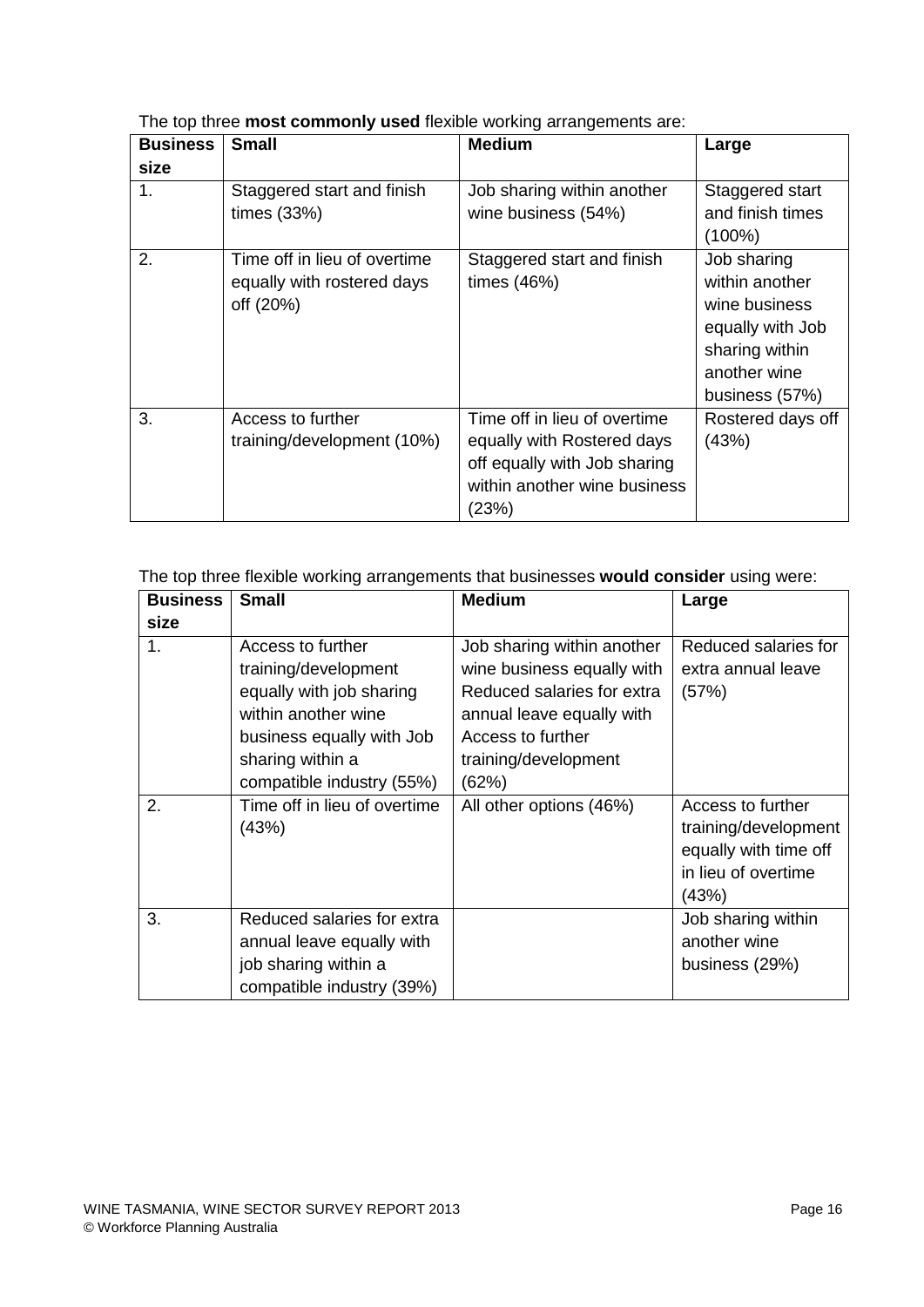Barriers to implementing flexible working arrangement extracted from the text comments included:

|                                                                      | <b>Frequency of</b> |
|----------------------------------------------------------------------|---------------------|
| Barrier to implementing flexible working arrangements                | response            |
| Have not had the need (to implement)                                 |                     |
| Lack of access to share (workforce), knowing who is willing to share |                     |
| (workforce), who's available                                         |                     |
| <b>Employment laws</b>                                               |                     |
| <b>Financial restraints</b>                                          |                     |

The top three flexible working arrangements that businesses would **NOT** consider using were:

| <b>Business</b><br>size | <b>Small</b>                                        | <b>Medium</b>                                                                                                                     | Large                                                                                                                                                                           |
|-------------------------|-----------------------------------------------------|-----------------------------------------------------------------------------------------------------------------------------------|---------------------------------------------------------------------------------------------------------------------------------------------------------------------------------|
| 1.                      | Reduced salaries for<br>extra annual leave<br>(53%) | Reduced salaries for extra<br>annual leave (38%)                                                                                  | Rostered days off<br>(57%)                                                                                                                                                      |
| 2.                      | Rostered Days Off<br>(47%)                          | Access to further<br>training/development equally<br>with Rostered days off<br>equally with time off in lieu of<br>overtime (31%) | Time off in lieu of<br>overtime (43%)                                                                                                                                           |
| 3.                      | Staggered start and<br>finish times (39%)           | Job sharing within another<br>wine business (15%)                                                                                 | Reduced salaries for<br>extra annual leave<br>equally with access<br>to further<br>training/development<br>equally with job<br>sharing within a<br>compatible industry<br>(29%) |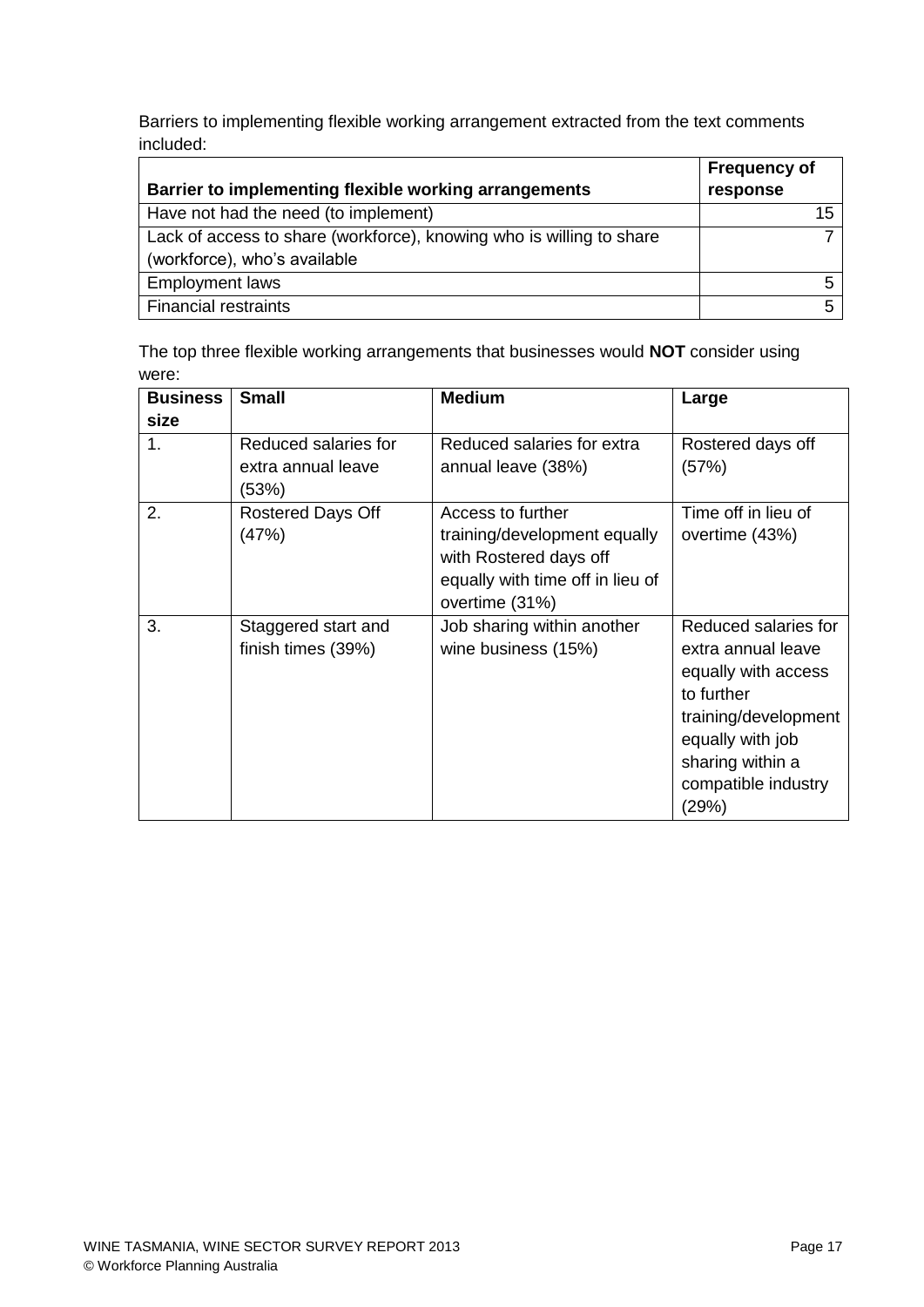

#### The key themes arising as retention challenges are as follows:

<span id="page-17-0"></span>**Figure 7 Q 29. Retention challenges faced by Tasmanian Wine Industry Employers**

| <b>Business</b> | <b>Small</b>                                            | <b>Medium</b>                                                                      | Large                                                                                                                        |
|-----------------|---------------------------------------------------------|------------------------------------------------------------------------------------|------------------------------------------------------------------------------------------------------------------------------|
| size            |                                                         |                                                                                    |                                                                                                                              |
| 1.              | Nature of the work<br>(32%)                             | Nature of the work equally<br>with lack of regular hours or<br>permanent work (9%) | Nature of the work<br>equally with lack of<br>regular hours or<br>permanent work (4%)                                        |
| 2.              | Offered higher salaries<br>in other industries<br>(20%) | Lack of career paths (6%)                                                          | Lack of career paths<br>equally with family<br>reasons, offered higher<br>salaries with other<br>employers and other<br>(3%) |
| 3.              | Lack of regular hours<br>or permanent work<br>(17%)     | Family reasons equally with<br>offered higher salaries in<br>other industries (4%) |                                                                                                                              |

The top three reasons of why employees leave were:

The most commonly used recruitment methods are:

| <b>Business</b> | Small               | <b>Medium</b>            | Large                    |
|-----------------|---------------------|--------------------------|--------------------------|
| size            |                     |                          |                          |
|                 | Word of mouth (41%) | Word of mouth (16%)      | Word of mouth (7%)       |
|                 | Contractors (13%)   | Advertisements and local | Advertisements and local |
|                 |                     | media (9%)               | media $(7%)$             |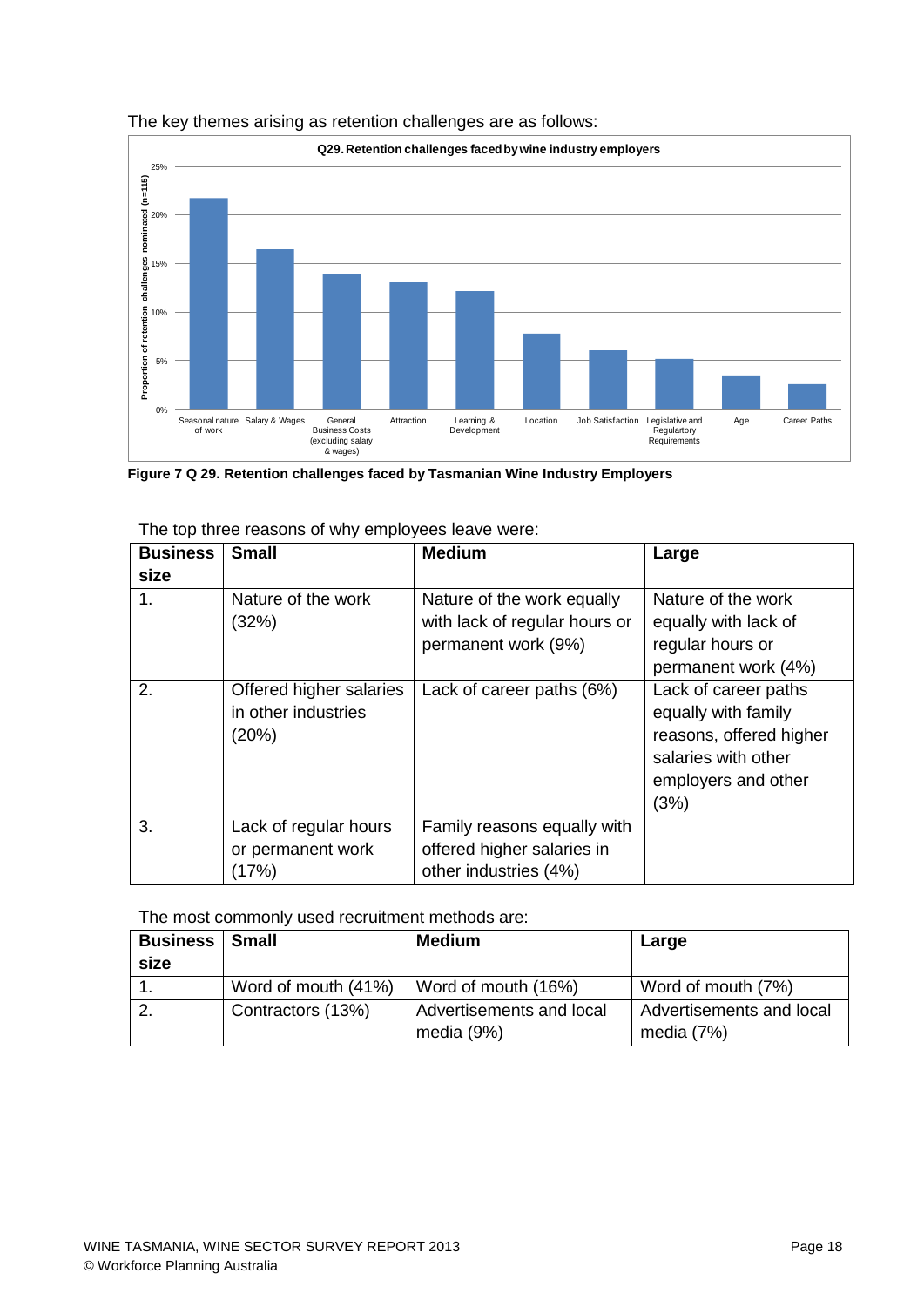### <span id="page-18-0"></span>**4. Conclusions**

This survey had two aims and four objectives (see 2.2 Survey Aim and 2.3 Survey Objectives). Below are the conclusions drawn from the survey results relating to the aims and objectives.

#### <span id="page-18-1"></span>**4.1 Current workforce demographics**

Employees in the wine industry generally have skill set qualifications rather than full VET or Tertiary qualifications. The largest segment of the workforce is a seasonal worker which makes it difficult to determine current qualifications as they are not employed full time in the business. The survey was not able to establish if the same seasonal workers are employed in the same business for each seasonal cycle.

There are no mandatory qualifications required to be a seasonal worker. The requirements to work in this area vary in skills base depending on the tasks required to be undertaken. This difficulty is exacerbated by the transient nature of the workforce with quarter of the seasonal workforce employed through agencies and many businesses employing people on a working holiday visa. The challenge for the wine industry is to determine who is responsible for training this job group and to determine entry level skills. It is not clear if the employers have an expectation that this job group should be 'job ready' when they seek them from the labour market or if those employing through an agency believe it is the agency's responsibility.

#### <span id="page-18-2"></span>**4.2 Future training requirements**

The future training requirements are not expected to change significantly over the next five years. Skill set qualifications will remain as the most applicable to business owners rather than full qualifications (in VET or Tertiary). Most businesses would like to see training occur on the job and face to face. Minimising travel and loss of productivity (when employees are 'off the job') are important factors for businesses to engage in future training. Overall the results indicate that most businesses are satisfied with the current training offered in Tasmania and they do not anticipate the types of skills changing over the next five years.

Sales and marketing was rated as the second highest sub sector that businesses operate in. It has not been consistently raised throughout the survey responses. It has been cited as 'other' training required, this only came from nine respondents out of a possible 70. It is not listed as a critical job group, hard to fill or difficult to retain. It is not known if training in this area is a priority requirement. The survey did not specifically seek information about this sub sector which could account for the lack of 'mention' throughout the report.

Although the ageing workforce was not cited a major issue for the industry some succession planning may be required to ensure there is a future supply of vineyard managers/leading hands. The timeframe for impact of this issue is unknown. Further investigation to understand the timeframe and size of this issue is required. It is also unclear if businesses are planning on 'growing their own' and/or if they require support through training.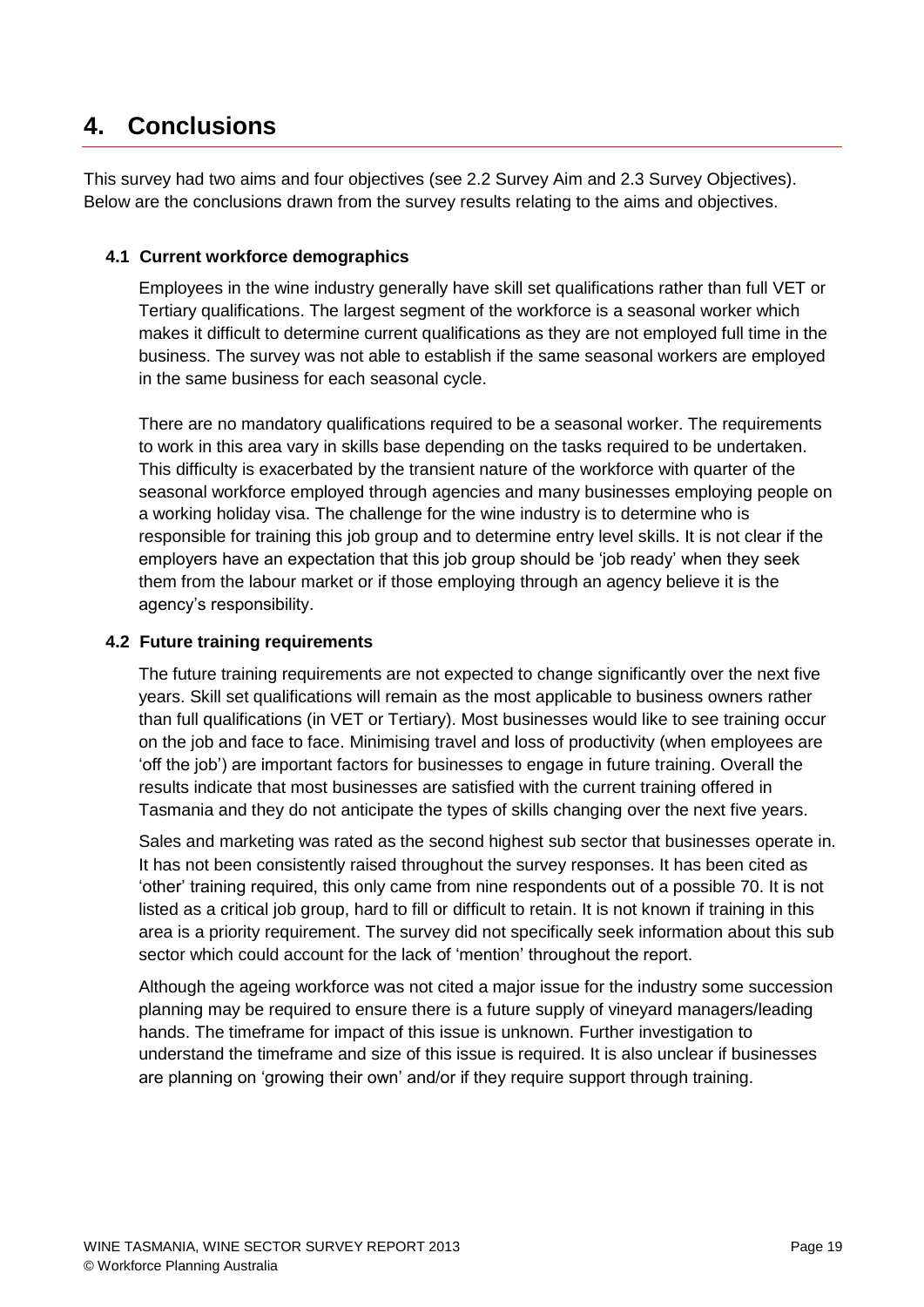#### <span id="page-19-0"></span>**4.3 Critical job groups and Workforce Issues**

The nature of the seasonal workforce will continue to be a challenge for the Wine Industry of Tasmania. The vineyard worker job group is seasonal, critical, hard to fill, difficult to retain, aging and somewhat transient. Although not essential, most permanent vineyard workers have a VET qualification (Certificate II or III in Wine industry Operations or Viticulture). Their skills vary depending on their job although tractor driving and chem cert skills are common. This job group requires more practical skills than full qualifications. Businesses are reluctant to invest (due to cost and time) in training for this job group as they are generally not employed all year round.

The survey has provided data about why employees leave wine organisations however it is not known if they leave the industry and if they do what industries they go to. This could have implications for training in relation to transferability of skills from one industry to another. There is interest in flexible working arrangements however; the results indicate that most businesses have not had the need to implement them and that 'employment laws' are barriers. These types of arrangements may assist in alleviating some of the retention challenges.